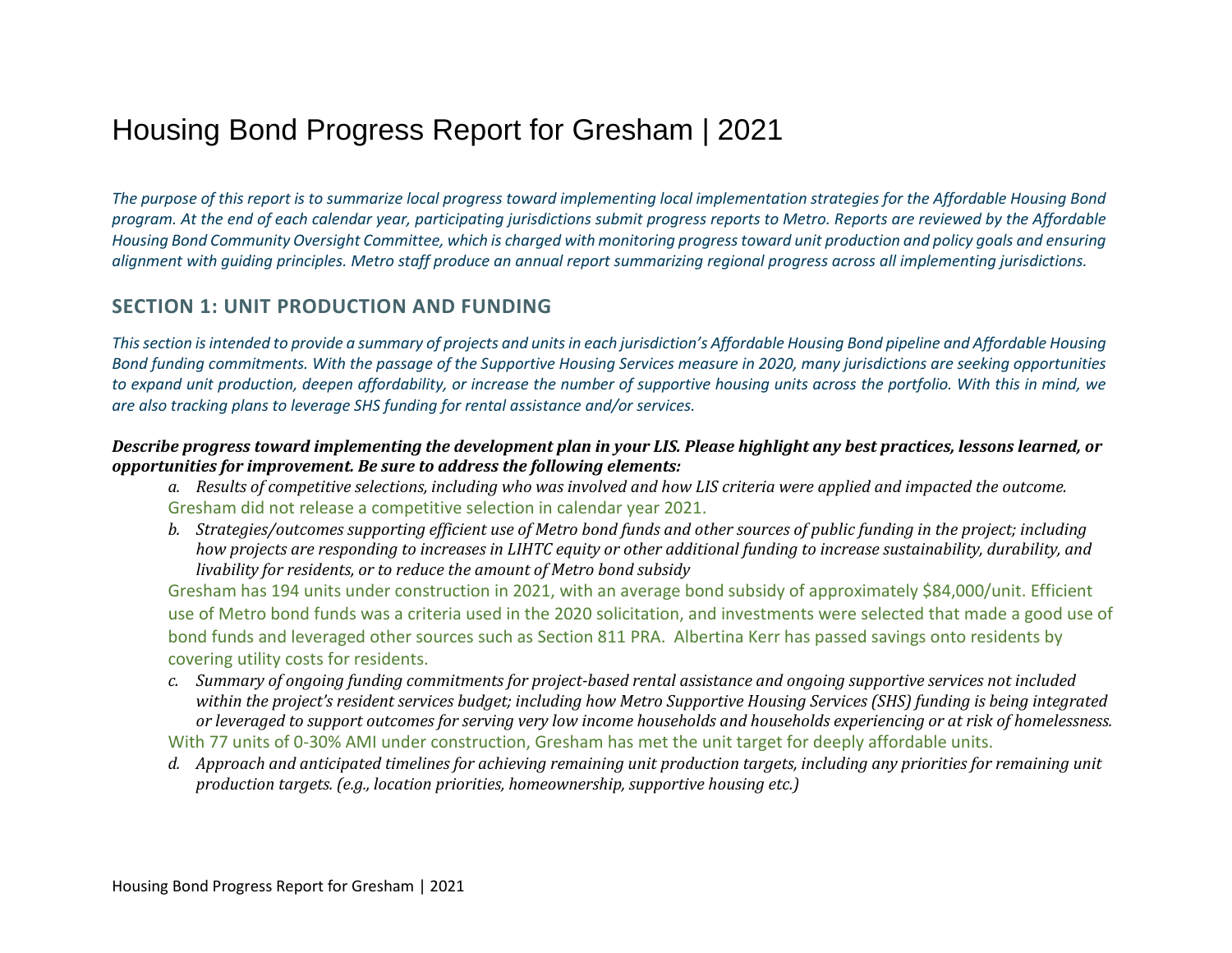Gresham has exceeded the total unit target, and has 23 units of family-sized housing remaining with \$10.4M in funding. Gresham will be receiving further City Council input on priorities for a future solicitation. Priorities within Gresham's LIS that have yet to be funded include rehabilitating existing, but not regulated, housing units as well as home ownership.

*Figure 1. Production progress and resources committed*

| Project                               | <b>Total</b><br><b>Project Cost</b> | <b>Metro Bond</b><br><b>Funds</b> | <b>Number of BOND ELIGIBLE units</b><br>(excludes manager units and non-<br>eligible units) |                     |                                | <b>Plans to leverage</b><br><b>Supportive Housing</b><br><b>Services (SHS)</b><br>funding<br>(yes/no/TBD) |                                 | <b>Status</b>                        | <b>Construction</b><br>start<br>(anticipated or<br>actual) | <b>Completion</b> |                |
|---------------------------------------|-------------------------------------|-----------------------------------|---------------------------------------------------------------------------------------------|---------------------|--------------------------------|-----------------------------------------------------------------------------------------------------------|---------------------------------|--------------------------------------|------------------------------------------------------------|-------------------|----------------|
|                                       |                                     |                                   | <b>Total units</b>                                                                          | 30%<br>AMI<br>units | Family<br>sized $(2+)$<br>BRs) | <b>PSH</b><br>units                                                                                       | <b>For rental</b><br>assistance | <b>For</b><br>wraparound<br>services | Concept, final<br>approval,<br>construction,<br>complete   | Month/<br>Year    | Month/<br>year |
| Albertina Kerr                        | \$45,238,678                        | \$11,200,000                      | 147                                                                                         | 30                  | 31                             | 30                                                                                                        | No                              | TBD                                  | In<br>construction                                         | Jan-2021          | June-2022      |
| Rockwood<br>Village                   | \$65,942,261                        | \$5,152,030                       | 47                                                                                          | 47                  | 39                             |                                                                                                           | no                              | TBD                                  | In<br>construction                                         | Jan-2020          | March-2022     |
| <b>Total committed or</b><br>underway |                                     | \$16,325,030.00                   | 194                                                                                         | 77                  | 70                             | 30                                                                                                        |                                 |                                      |                                                            |                   |                |
| <b>LIS commitment</b>                 |                                     | \$26,756,995.00                   | 187                                                                                         | 77                  | 93                             |                                                                                                           |                                 |                                      |                                                            |                   |                |
| % of commitment complete              |                                     | 61%                               | 104%                                                                                        | 100%                | 75%                            |                                                                                                           |                                 |                                      |                                                            |                   |                |
| <b>Remaining for LIS</b>              |                                     | \$10,431,965                      | <b>Exceeds</b><br>goal                                                                      | $\bf{0}$            | 23                             |                                                                                                           |                                 |                                      |                                                            |                   |                |

# **SECTION 2: PROJECT HIGHLIGHTS**

*This section is intended to provide a brief overview of each project in the pipeline—and some of the noteworthy features.* 

*Please provide a brief summary of each project in your portfolio, along with an image of the project. Be sure to describe:*

- *a. Who the project intends to serve*
- *b. Project team and partnerships*
- *c. Funding sources leveraged*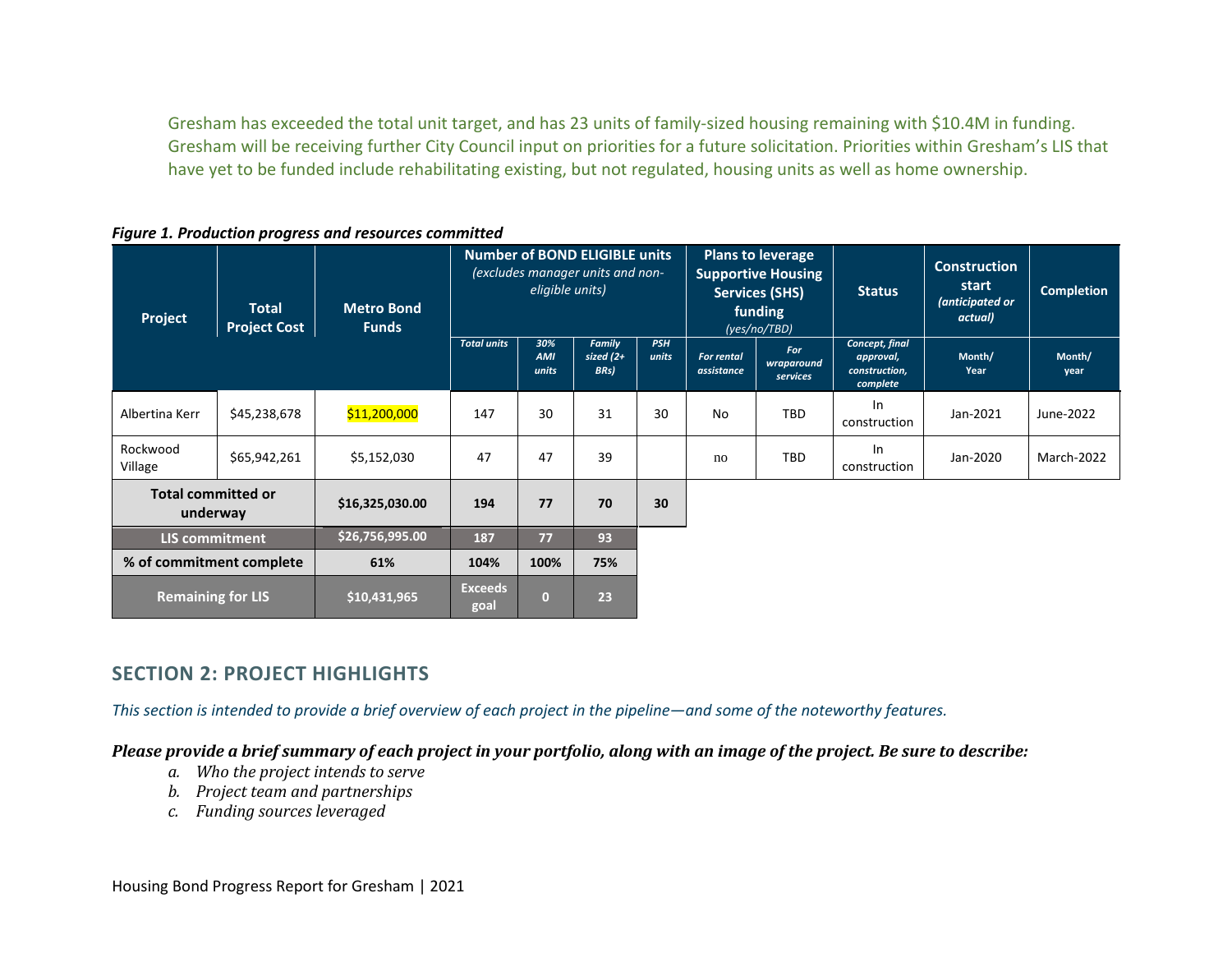- *d. Noteworthy features or highlights (e.g., community space, free wi-fi, accessibility features, childcare, climate resilience and sustainability)*
- *e. Anything else worth highlighting*

*The responses to Section 2 are best summarized in the Metro fact sheets for the project (see attached).*

# **SECTION 3: ADVANCING EQUITABLE OPPORTUNITY IN PLANNING AND CONSTRUCTION**

*In keeping with the guiding principle of leading with racial equity, local implementation strategies include commitments to advance racial equity through the planning and construction process, including goals for the amount of contract dollars (hard and soft costs) that will be paid to COBIDcertified Minority, Women, and Emerging Small Business (MWESB) firms and strategies for encouraging inclusion of women and people of color in the workforce. Goals and tracking commitments for workforce diversity vary across jurisdictions and projects. Within three months of construction completion, each project will report on contracting outcomes and those tracking workforce diversity will report on workforce outcomes. This data will be included in future annual progress reports.* 

## *Describe progress toward implementing the equitable contracting and workforce strategies described in your LIS. Be sure to address the following elements:*

*a. Progress toward achieving the equitable contracting goals and strategies in your LIS* Gresham's LIS stated that Project sponsors will be requested to achieve a target of 20% of total development costs for contracts to certified minority, women, and emerging small businesses pursuant to ORS 200.055. Both Albertina Kerr and Rockwood Village are on track to meet this goal, with Albertina Kerr currently projecting a total above 30%.

*b. Progress toward advancing the workforce diversity goals and strategies in your LIS*

Gresham's LIS stated that Gresham is interested in encouraging participation in project workforce hours by minorities, women and disabled veterans. Gresham will work with Metro, other implementing jurisdictions, and with project sponsors to explore ways to maximize participation in project workforce hours. Albertina Kerr has been tracking workforce hours for women, minority, and apprenticeship hours. For the firms that were able to participate (11 firms total), the workforce utilization rates vastly exceeded the goals for minority hours works, are ~2/3 of the goal for women, and are at 75% of the goal for apprenticeship hours. Firms that did not participate were either under the \$250k contract amount, or had a prohibitive reason that were unable to participate.

*c. If applicable, work complete or underway to expand local capacity to monitor and report on contracting and workforce outcomes* Gresham's Bond program is closely coordinating with the City's Diversity, Equity, and Inclusion program, and working to develop city wide outcomes regarding procurement practices as well as COBID goals.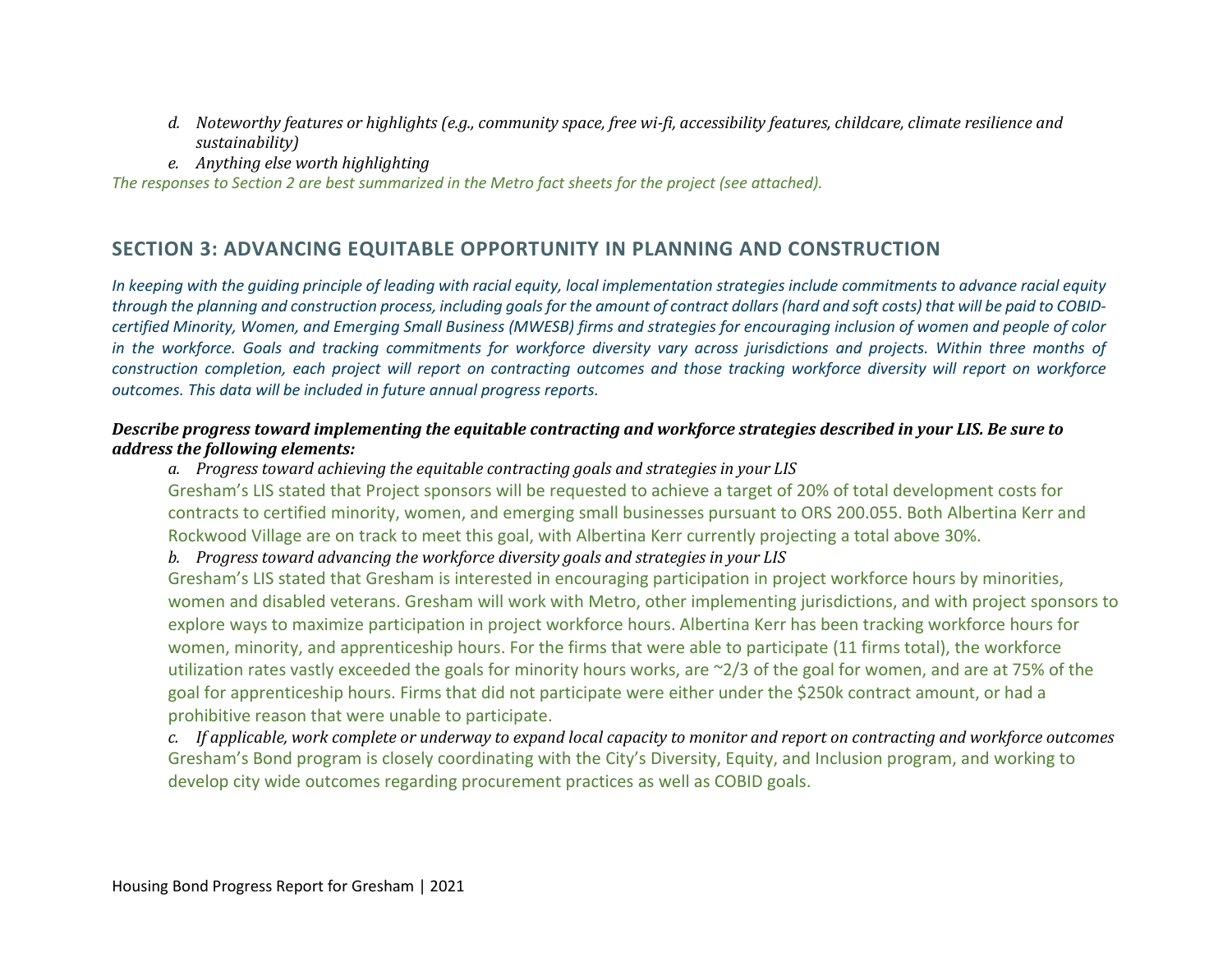#### *Figure 3. Equitable contracting goals and outcomes*

| <b>Project name</b> | <b>Developer, General</b> | <b>Contracting goals</b><br>% of total contract<br>amounts paid to |                                    | Notes and preliminary progress                                                                                           |  |  |  |
|---------------------|---------------------------|--------------------------------------------------------------------|------------------------------------|--------------------------------------------------------------------------------------------------------------------------|--|--|--|
|                     | contractor                | Project goal<br>(% hard costs)                                     | Project goal<br>$%$ soft<br>costs) |                                                                                                                          |  |  |  |
| Albertina Kerr      | Gerding Edlen/Pence       | 20%                                                                | 20%                                | Currently projecting total of 32.15% of subcontractor COBID<br>participation, with 27.01% MBE firms and 5.14% WBE firms. |  |  |  |
| Rockwood Village    | CDP/LMC                   | 20%                                                                | 20%                                | Currently tracking a total of 20% with 6.% MBE and 14% WBE<br>firms.                                                     |  |  |  |

*For projects that provided a minimum and maximum (or "stretch") goal, please use the "minimum goal."*

#### *Figure 4. Workforce diversity goals/outcomes (as applicable based on LIS and project)*

| <b>Project name</b> | <b>Developer, General</b><br>contractor | <b>Workforce goals</b><br>% of total labor hours*<br>worked by |              | <b>Workforce</b><br>tracking? | <b>Prevailing</b><br>wage | Notes and preliminary progress   |  |
|---------------------|-----------------------------------------|----------------------------------------------------------------|--------------|-------------------------------|---------------------------|----------------------------------|--|
|                     |                                         | <b>POC</b>                                                     | <b>Women</b> | Appren<br>tices               | Y/N                       | <b>BOLI, Davis</b><br>Bacon, N/A |  |
| Albertina Kerr      | Gerding Edlen/Pence                     |                                                                |              |                               |                           |                                  |  |
| Rockwood Village    | CDP/LMC                                 |                                                                |              |                               |                           |                                  |  |

*For projects that provided a minimum and maximum (or "stretch") goal, please use the "minimum goal." Workforce tracking is recommended for contracts above \$250,000.*

# **SECTION 4: ADVANCING EQUITABLE HOUSING OPPORTUNITY, ACCESS, AND STABILITY**

*The guiding principles for the Affordable Housing Bond Program include commitments to lead with racial equity and to create opportunity for those who have been left behind by the region's housing market, especially communities of color, families with children and multiple generations, people living with disabilities, seniors, veterans, households experiencing or at risk of homelessness, and households at risk of displacement. Each local implementation strategy defines commitments and strategies to ensure affirmative marketing, low-barrier lease up practices, and culturally responsive programming—in addition to location priorities that affirmatively further fair housing and support community stability for those who have experienced displacement or risk of displacement. Once projects begin to lease up, data will be collected to report on marketing and lease up metrics and demographics of the initial resident population.*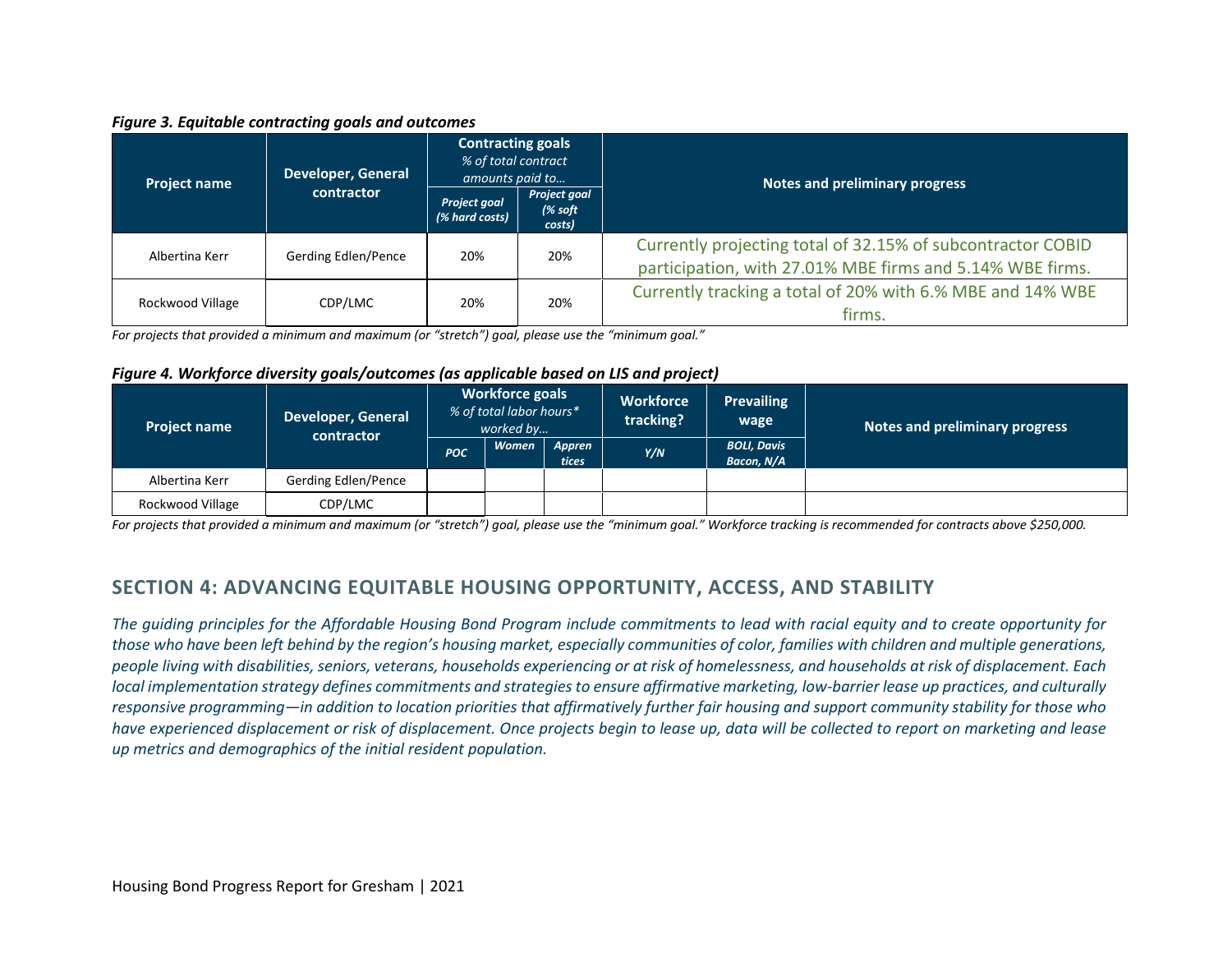*Describe progress toward implementing your LIS strategies for supporting fair housing access and community stability through project locations, affirmative marketing strategies, and lease up. Please highlight any best practices, lessons learned, or opportunities for improvement. Be sure to address the following:* 

*a. How locations of selected projects supported the location strategy described in your LIS, and any location priorities for future solicitations (feel free to include a map if you can)*

Gresham's LIS location strategy identified that the overall portfolio of sites should increase choice for residents on where to live. This includes:

- Providing new affordable housing in high opportunity neighborhoods and sites. This would include sites that have good access to educational, economic, recreational opportunities in addition to access to transit. Development proposals should demonstrate an analysis of these opportunities and community assets in relation to the project area by utilizing resources including the Opportunity Atlas or other tools.
- Increasing affordable housing in areas with existing underserved diverse populations, including areas with increasing housing cost. For investments in these areas, the project must demonstrate community development opportunities that will increase overall services in the neighborhood. Gresham will support development proposals by providing demographic and socioeconomic data.

Both Albertina Kerr and Rockwood Village are located in areas well-served by transit with a variety of services, including services located on the campuses of both investments. Both projects have light-rail stations within a half-mile. Both projects are adjacent to grocery. Albertina Kerr provided street improvements, including sidewalks and bike lanes to improve active transportation.

## *b. How projects are incorporating affirmative marketing strategies, partnerships for referral, and low-barrier lease-up*

Albertina Kerr will be using affirmative marketing practices to market the housing units to communities of color and persons with disabilities per the Affirmative Fair Housing Marketing Plan (AFHMP). Albertina Kerr will solicit feedback from referring and culturally specific organization to make desired low barrier screening criteria and leasing processes more responsive to our target populations, notably communities of color and those with disabilities. This additional feedback plan is outlined in the Community Engagement Plan in more detail. The project will include more direct outreach and marketing with referral organizations for both of its target populations prior to occupancy in order to ensure effective outreach and then successful lease-up. The management practices will include emphasis on low barriers to tenant access. Baseline low-barrier goals will be established for the following criteria, and evaluated as needed: lower income-to-rent requirements, identification requirements, lower application fees and deposits, and credit history requirements.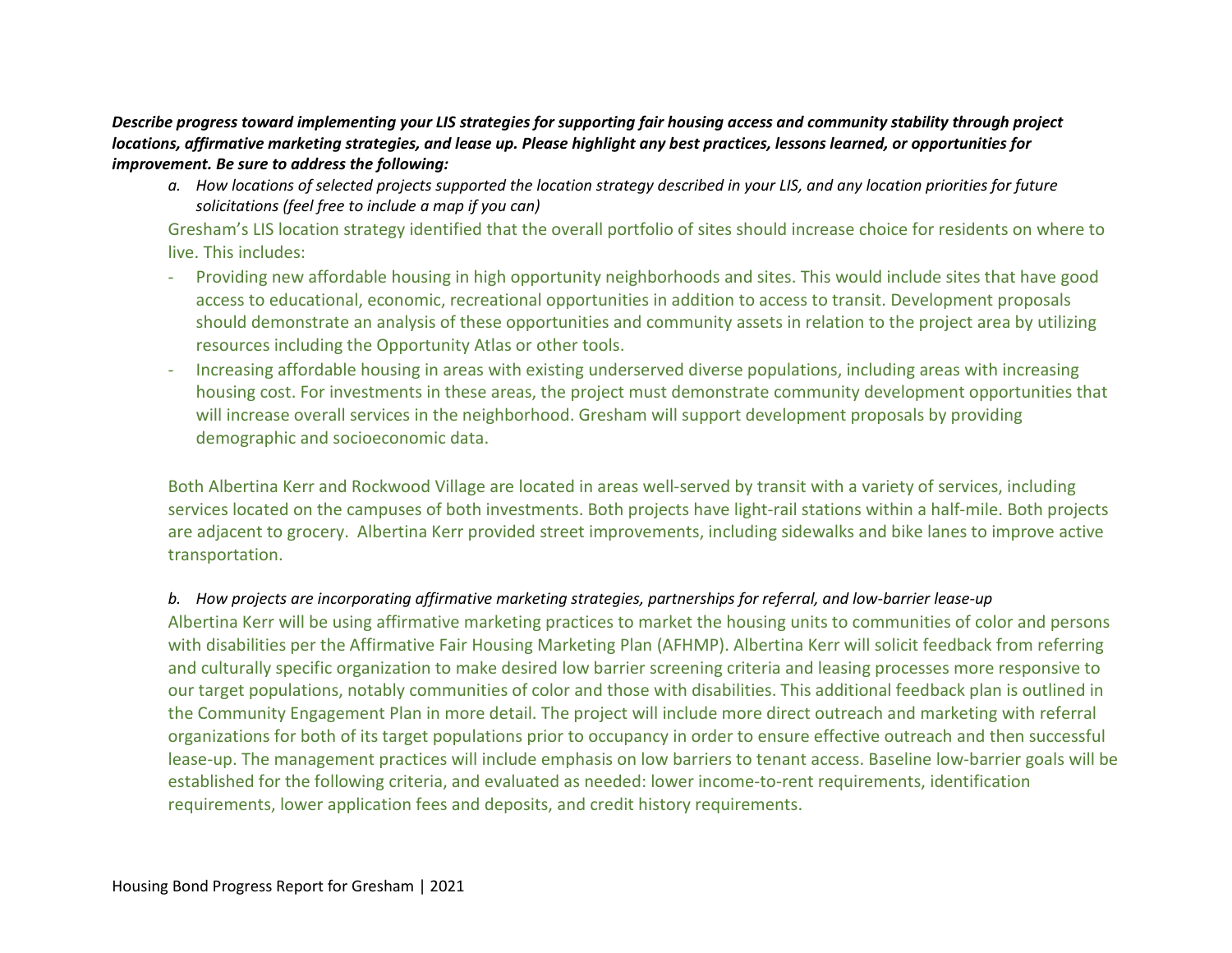Rockwood Village marketing and leasing efforts have been centered around prospective residents and their needs, including providing low-barrier screening criteria focused around connections to local service organizations and multilingual resources. The marketing flyers for the property are available in seven different languages, based on the predominant languages of the existing Rockwood / Gresham community. Additionally, Property Management has been utilizing IRCO during leasing appointments with prospective residents as needed, and the Resident Services team with Hacienda has been available to assist residents with translations and the LIHTC paperwork process. The property website can be translated into 100+ languages and leasing forms are available in the online resident portal in just as many languages. In alignment with the AFHMP, several service organizations with clients in need of housing have received leasing information for the property including Hacienda (co-owner), NAYA, Urban League, Beyond Black, The Rosewood Initiative, APANO and IRCO.

#### *c. Specific strategies for leasing permanent supportive housing units (e.g. coordinated referrals)*

For Albertina Kerr, OHCS will be managing the waitlist for Section 811 PRA units and the development team is working with them and the process to ensure that interested applicants can be clearly directed to a Referral Agent or other qualify state/county or other service provider to help and certify the applications to OHCS.

#### *d. Plans and partnerships to align culturally specific/responsive programming and services to meet the needs of tenants.*

Albertina Kerr Workforce and Inclusive Housing provides a number of services to meet the needs of tenants. There will be two target populations for the building: 117 of these units be for those in the Direct Support Professionals workforce (DSP), including jobs such as nurse's aides, home health aides, and home-care aides, and 30 units will be for those with intellectual and developmental disabilities (I/DD). Additionally, the DSP target population is disproportionately people of color and women and are more likely to live in poverty and rely on public benefits, highlighting the need to help provide housing stability. Kerr will work with the Property Management company to carefully hire management staff with this cultural capacity and provide communications training where needed, notably to enable optimal communication with the residents with I/DD. If Kerr determines that there are areas of improvement, additional communications training and/or greater efforts in diversity outreach for staff hiring will be evaluated. Kerr's Programming efforts will aim to meet the social and supportive needs of the resident population via referral partnerships with local organizations, including culturally specific organizations. The plan to further identify additional needs of these populations beyond the outreach already conducted is outlined in the Community Engagement Plan provided to the City. The 30 units for those with I/DD will have integration with the State's K Plan which provides services to those living independently. With close partnerships, Kerr will increase the diversity of expertise and experience available to residents and allow for adaptation as resident needs and demographics change.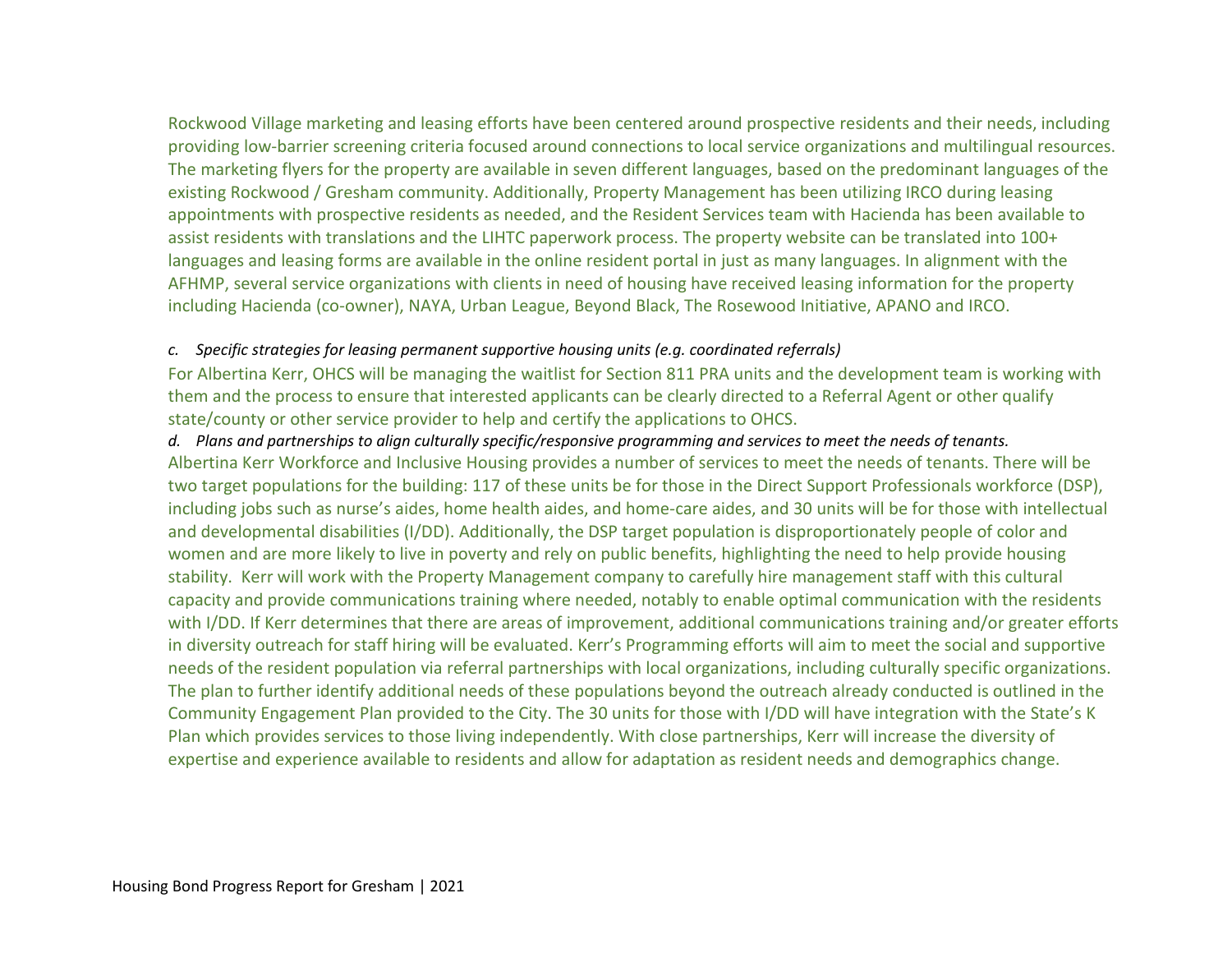For Rockwood Village, Community Development Partners and Hacienda CDC are partnering with Hacienda Youth and Family Services to provide services at Rockwood 10. Hacienda has a proven track record of working closely with underserved populations and removing barriers to access housing, asset building opportunities, and educational opportunities.

Hacienda CDC employs a bilingual (English/Spanish) Resident Advocate who will work closely with property management staff and train them on assertive engagement with residents, trauma informed communication and culturally sensitive lease enforcement. The Resident Services Advocate will also conduct site visits with tenants and help identify their needs, which may include access to a food pantry, rental assistance, assistance with housekeeping or public/behavioral healthcare. Working with tenants to ensure successful tenancy, mitigate risk and prevent eviction is a large part of the Advocates' role.

Hacienda's emphasis on education for residents from birth through adulthood, coupled with asset building and entrepreneurial initiatives, is a proven model for success, providing critical support to low-income children and strengthening their family units for the long-term. Hacienda's core programs are Real Estate Development, Portland Mercado and Entrepreneurship, Youth and Family Services, Resident Services and Economic Opportunity.

Rockwood Village has collected a survey from the first residents that have moved in to obtain interest for future workshops. The project has also scheduled a series of workshops to introduce the Resident Services Coordinator and explain the range of services on site. The project has also hosted an internet assistance event with Arrobas Learning Center, applied to Energy Trust of Oregon to bring energy efficiency workshops, conducted a toy drive at the holidays with Hacienda's Expresiones program, and developed a move-in packet with a variety of services available through Hacienda and Multnomah County. Hacienda's Expresiones program is initiating STEM and art based programs for youth.

*e. If you have projects that are beginning to lease up, please feel free to share any preliminary data on demographics.* For Rockwood Village, of the applicants that voluntarily provided race/ethnicity so far, 29% identified as white, 27% identified as Hispanic, 12% as African American, 10% Native American, 6% Asian, and 16% other.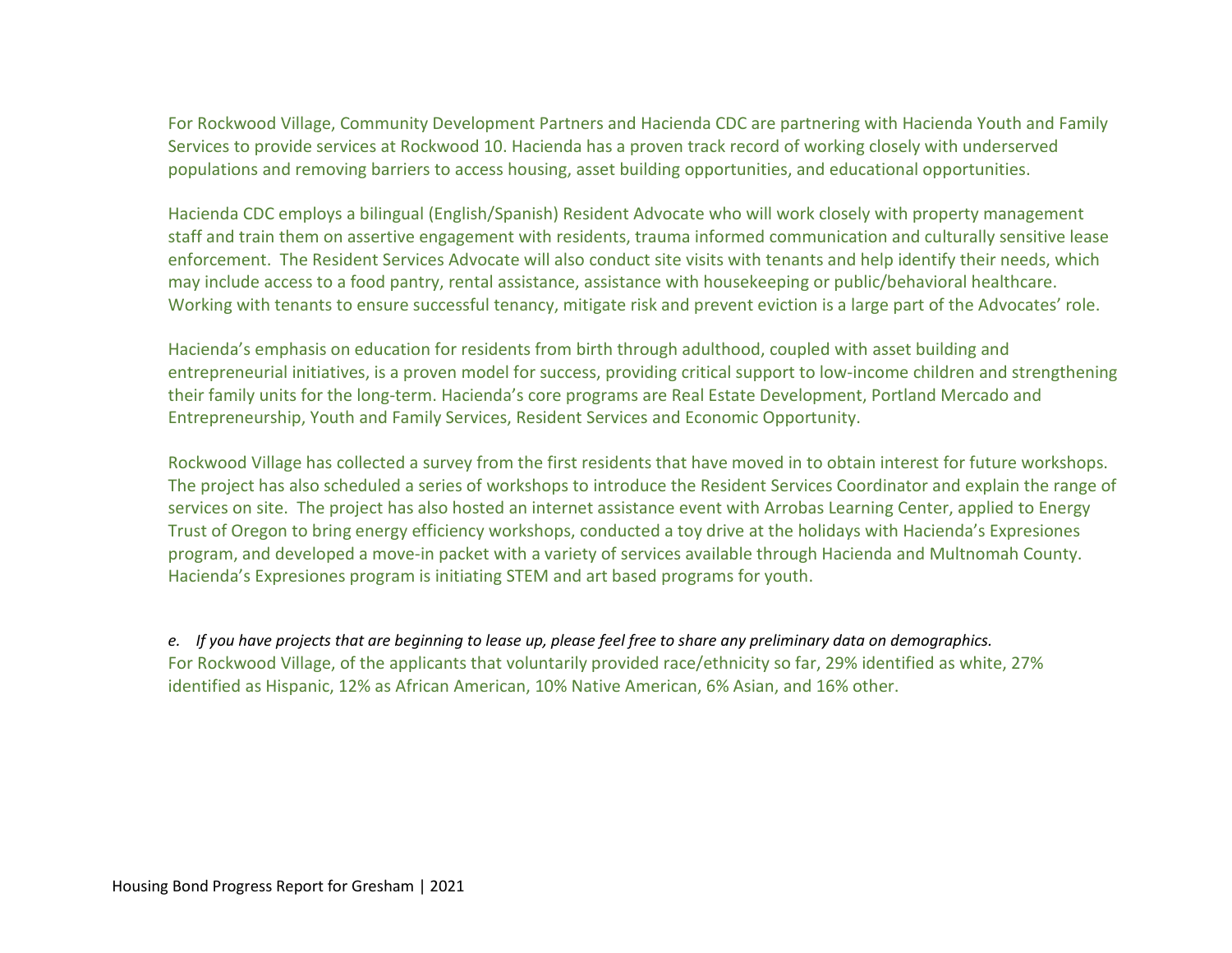| <b>Project name</b> | Who the project seeks to serve                                                                                                                                                                                          | Plans/partnerships for affirmative marketing                                                                                                                                                                                                                                                                                                                                                                                                                                                                      | Plans/partnerships for responsive services                                                                                                                                                                                                                      |
|---------------------|-------------------------------------------------------------------------------------------------------------------------------------------------------------------------------------------------------------------------|-------------------------------------------------------------------------------------------------------------------------------------------------------------------------------------------------------------------------------------------------------------------------------------------------------------------------------------------------------------------------------------------------------------------------------------------------------------------------------------------------------------------|-----------------------------------------------------------------------------------------------------------------------------------------------------------------------------------------------------------------------------------------------------------------|
| Rockwood Village    | Residents earning below<br>30% AMI, families.                                                                                                                                                                           | Several service organizations with<br>clients in need of housing have<br>received leasing information for the<br>property including Hacienda (co-<br>owner), NAYA, Urban League, Beyond<br>Black, The Rosewood Initiative, APANO<br>and IRCO.                                                                                                                                                                                                                                                                     | Hacienda CDC will provide resident<br>services programming, including<br>through an on-site community<br>building.                                                                                                                                              |
| Albertina Kerr      | The project will house<br>direct support<br>professionals (117 units)<br>and adults with<br>developmental and<br>intellectual disabilities (30<br>units spread throughout<br>the project to help<br>prevent isolation). | Albertina Kerr will be using affirmative<br>marketing practices to market the<br>housing units to communities of color<br>and persons with disabilities per the<br><b>Affirmative Fair Housing Marketing</b><br>Plan (AFHMP). Albertina Kerr will<br>solicit feedback from referring and<br>culturally specific organization to make<br>desired low barrier screening criteria<br>and leasing processes more responsive<br>to target populations, notably<br>communities of color and those with<br>disabilities. | As the housing development is<br>located on the site of Albertina<br>Kerr's campus, residents will be able<br>to access services. Project is also<br>partnering with Boys and Girls Club<br>which has a site close by to offer a<br>variety of family services. |

# *Summary of project plans and partnerships for affirmative marketing and culturally responsive services*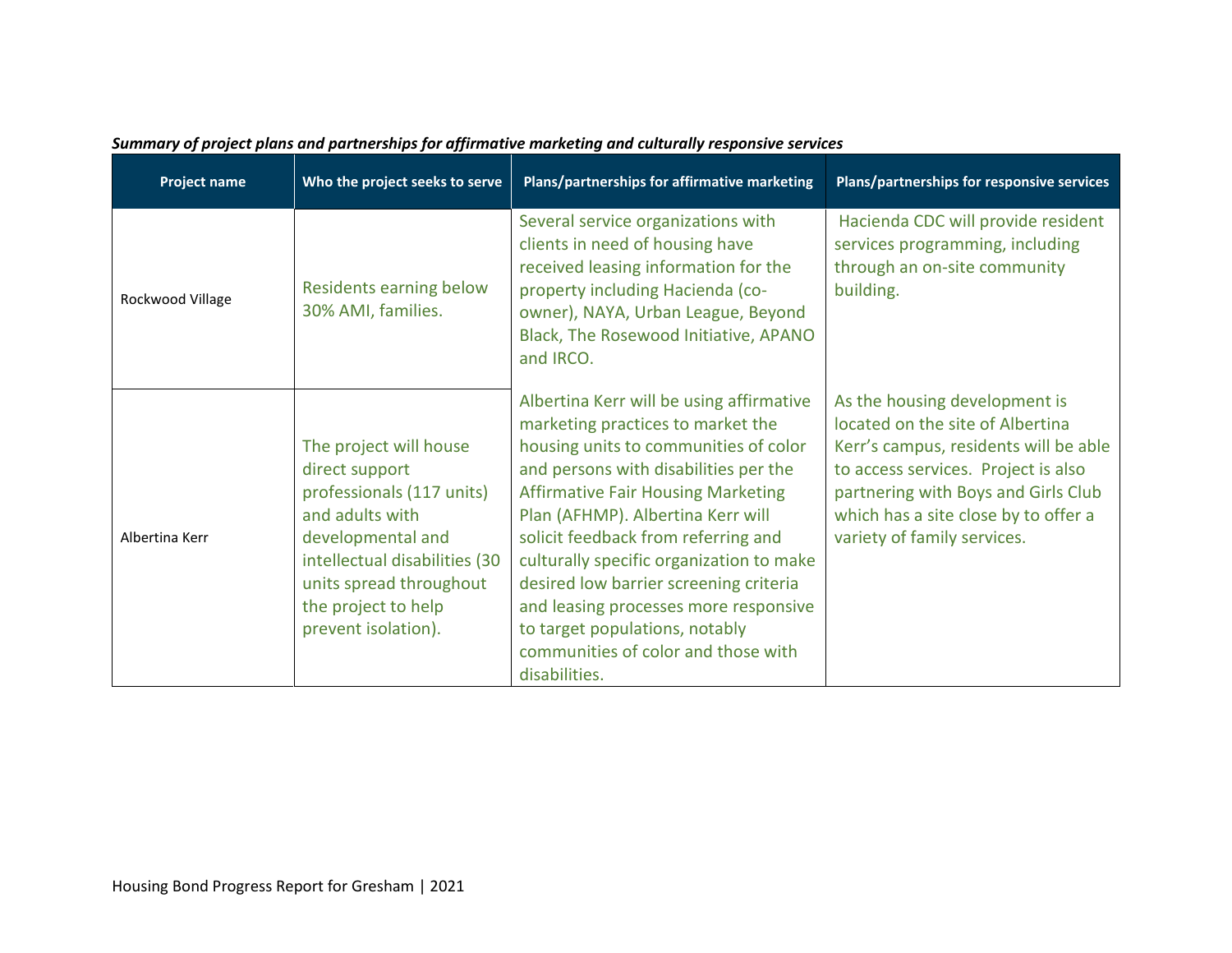# **SECTION 5: COMMUNITY ENGAGEMENT TO INFORM PROJECT OUTCOMES**

*In keeping with the Affordable Housing Bond Program include commitments to lead with racial equity, each local implementation strategy defines commitments and strategies for ensuring that people of color and members of other historically marginalized communities are engaged in shaping project outcomes. To ensure that we can measure these outcomes, Metro is encouraging and supporting jurisdictional and development partners in collecting and reporting on demographic outcomes for community engagement. While this data is not expected to be complete/thorough for each project, the goal is to expand best practices for tracking and reporting on demographic outcomes.* 

### *Describe your progress toward implementing your LIS strategies for ongoing community engagement. . Please highlight any best practices, lessons learned, or opportunities for improvement. Be sure to include the following:*

*a. Briefly summarize community engagement activities used (WHAT YOU DID, e.g. "3 listening sessions, 1 survey," etc.) and partnerships for community engagement—including completing below table.*

*Due to the ongoing challenges of COVID as well as staff capacity, community engagement for 2021 was limited. It included a virtual Diversity in Housing Forum, as well as a virtual Community Needs meeting. The Diversity in Housing Forum is available at:<https://www.youtube.com/watch?v=kaHb5BG5650>*

- *b. Summarize who participated in community engagement (WHO PARTICIPATED, e.g. 79 people participated in community engagement activities for Project X, of whom 92% had low incomes and 64% were people of color)—including completing below table. Approximately 50 people participated in the two meetings, summarized below.*
- *c. Summarize major themes of feedback (WHAT YOU HEARD, e.g. "participants want more large units or garden space," etc.)*
	- *Need to link housing to job opportunities*
	- *Housing that is affordable continues to be a significant challenge for residents*
	- *Concern from the community about displacement; project investments need to focus on people and stability*
- *d. Describe themes in how feedback directly informed project implementation and outcomes (WHAT CHANGED, emphasis on feedback from communities of color and other marginalized groups)*

*Themes will continue to inform a future solicitation, including the solicitation criteria.*

*e. Use table to show number of community-engagement partnerships with community-based organizations. Use narrative to briefly describe partnerships, and outreach strategies used to encourage participation and mitigate barriers.*

#### *Summary of community engagement partnerships*

|                        | <b>Total community-based</b><br>organizations | <b>Culturally specific</b><br>organizations | <b>Faith-based organizations</b> | Other community-based<br>organizations<br>(not culturally specific or faith<br>based) |
|------------------------|-----------------------------------------------|---------------------------------------------|----------------------------------|---------------------------------------------------------------------------------------|
| Number of partnerships |                                               |                                             |                                  |                                                                                       |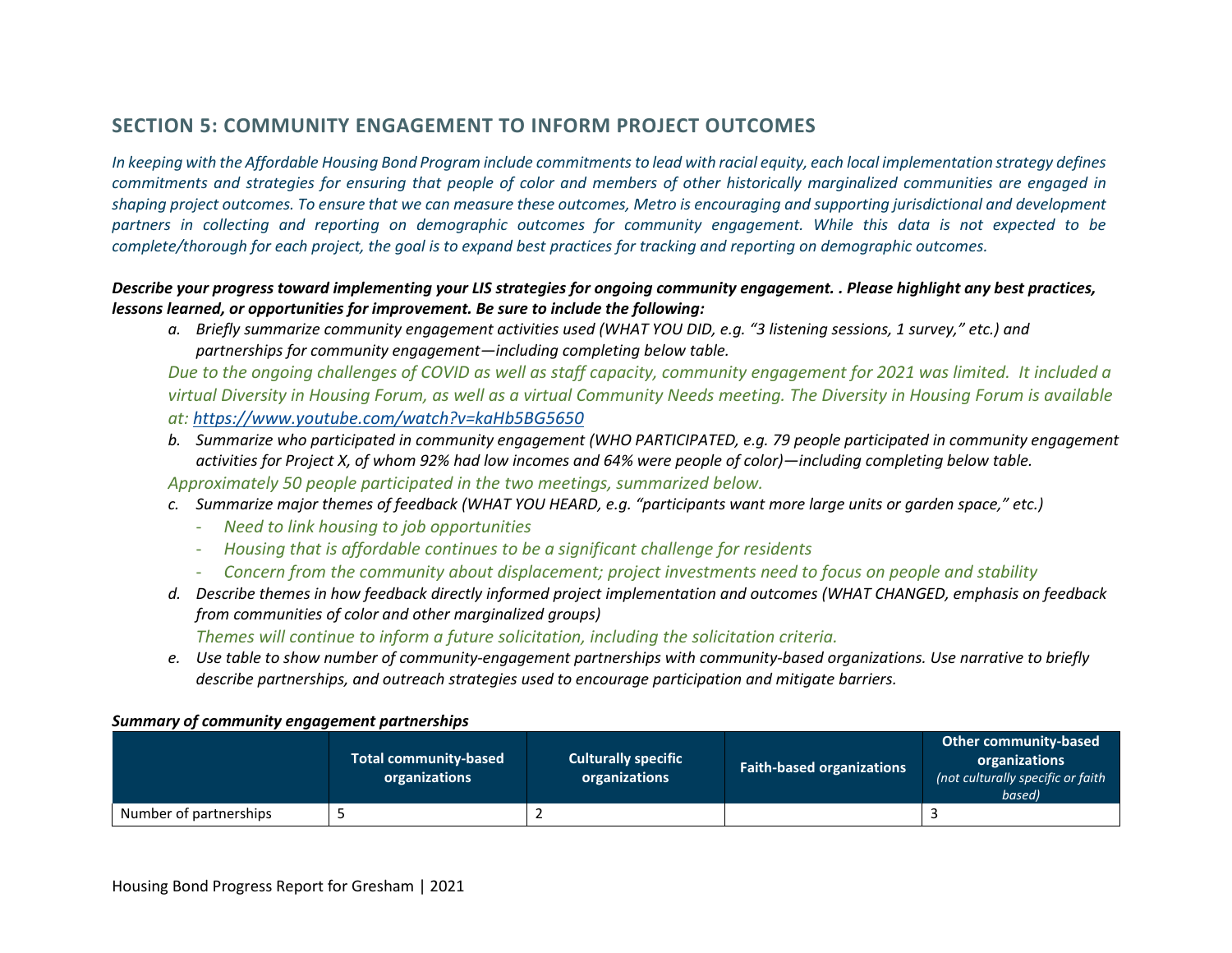| List of organizational partners | Hacienda CDC, National         | Habitat for Humanity,    |
|---------------------------------|--------------------------------|--------------------------|
|                                 | <b>Association of Minority</b> | Community Alliance of    |
|                                 | Contractors.                   | Tenants. Human Solutions |

## *Summary of community engagement outcomes*

|                                          |                                   |                                        |                                                                 | Of those reporting demographics |                                        |                                   |                                         |                                    |                                      |                                                        |  |
|------------------------------------------|-----------------------------------|----------------------------------------|-----------------------------------------------------------------|---------------------------------|----------------------------------------|-----------------------------------|-----------------------------------------|------------------------------------|--------------------------------------|--------------------------------------------------------|--|
| <b>Project or</b><br>engagement<br>event | <b>Total</b><br>participan<br>ts. | Were<br>demographics<br>tracked? (Y/N) | If yes, how<br>many<br>voluntarily<br>reported<br>demographics? | % people<br>of color            | % people<br>with low<br><i>incomes</i> | % older<br>adults<br>(over $60$ ) | % limited<br>English<br>proficien<br>cy | %<br>immigrants<br>and<br>refugees | % existing<br>tenants in<br>building | % people<br>who have<br>experience<br>homelessn<br>ess |  |
| Diversity in<br>Housing Forum            | $~\sim$ 30                        | N                                      |                                                                 |                                 |                                        |                                   |                                         |                                    |                                      |                                                        |  |
| Community<br>Needs Meeting               | $~^{\sim}$ 20                     | N                                      |                                                                 |                                 |                                        |                                   |                                         |                                    |                                      |                                                        |  |